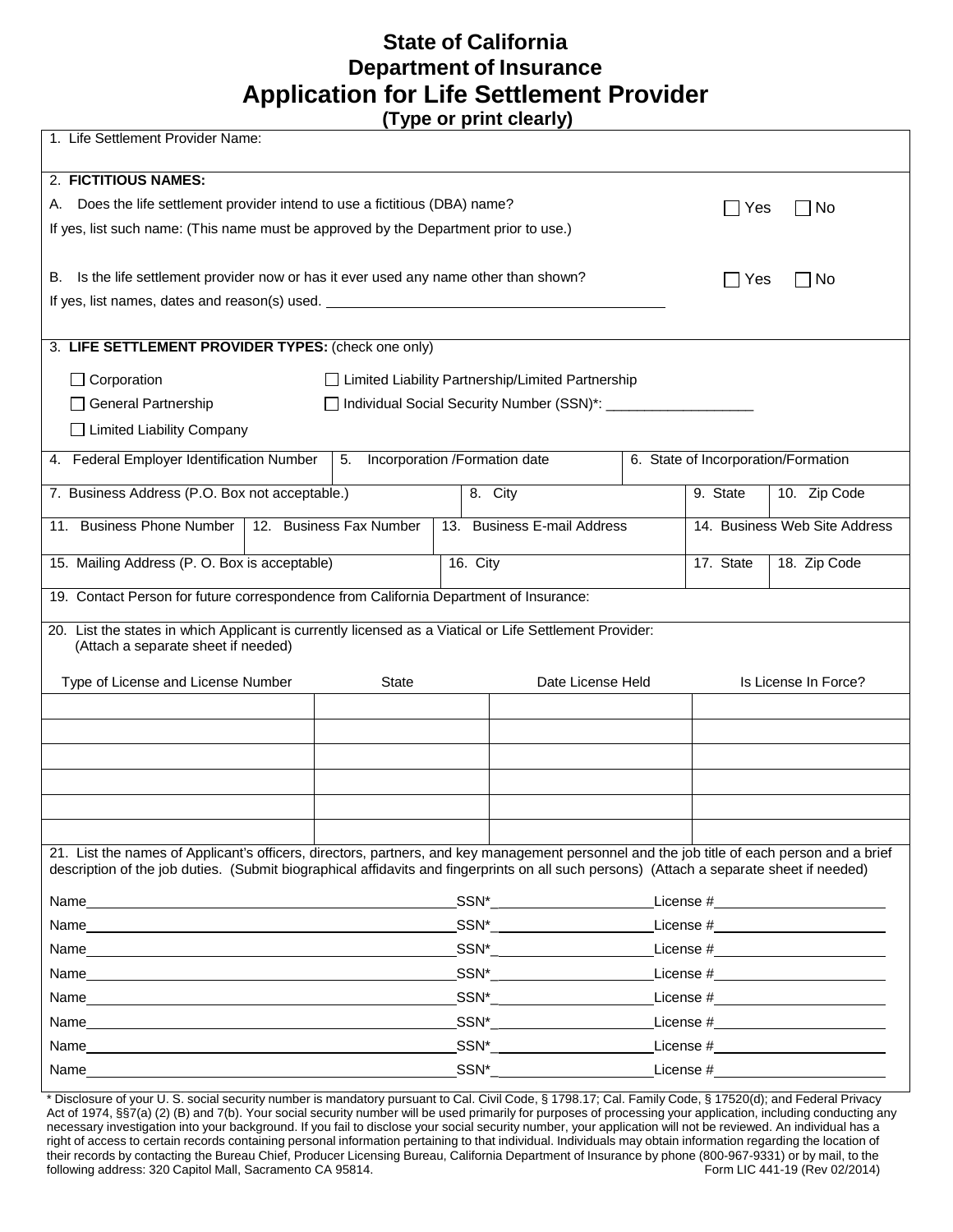|     |                                                                                                                                                                                                                                                                                                                                                                                                                                                                                                                                                                                                                                                                                                                                                                                                                                                                                                                                                                                                                                                                                                                                                                            | 22. List the names of all entities and/or individuals of Applicant having an ownership interest of more than 10 percent of Applicant. Specify the corresponding<br>percentage of ownership for each named entity and/or individual. (Submit biographical affidavits and fingerprints on any individual). |                                 |                               |                        |  |  |  |  |
|-----|----------------------------------------------------------------------------------------------------------------------------------------------------------------------------------------------------------------------------------------------------------------------------------------------------------------------------------------------------------------------------------------------------------------------------------------------------------------------------------------------------------------------------------------------------------------------------------------------------------------------------------------------------------------------------------------------------------------------------------------------------------------------------------------------------------------------------------------------------------------------------------------------------------------------------------------------------------------------------------------------------------------------------------------------------------------------------------------------------------------------------------------------------------------------------|----------------------------------------------------------------------------------------------------------------------------------------------------------------------------------------------------------------------------------------------------------------------------------------------------------|---------------------------------|-------------------------------|------------------------|--|--|--|--|
|     |                                                                                                                                                                                                                                                                                                                                                                                                                                                                                                                                                                                                                                                                                                                                                                                                                                                                                                                                                                                                                                                                                                                                                                            | Name                                                                                                                                                                                                                                                                                                     | Title_________________________  | SSN/FEIN**__________________  | % of ownership________ |  |  |  |  |
|     |                                                                                                                                                                                                                                                                                                                                                                                                                                                                                                                                                                                                                                                                                                                                                                                                                                                                                                                                                                                                                                                                                                                                                                            |                                                                                                                                                                                                                                                                                                          | Title__________________________ | SSN/FEIN**______________      | % of ownership________ |  |  |  |  |
|     |                                                                                                                                                                                                                                                                                                                                                                                                                                                                                                                                                                                                                                                                                                                                                                                                                                                                                                                                                                                                                                                                                                                                                                            | Name and the contract of the contract of the contract of the contract of the contract of the contract of the contract of the contract of the contract of the contract of the contract of the contract of the contract of the c                                                                           | Title_________________________  | SSN/FEIN**__________________  | % of ownership         |  |  |  |  |
|     |                                                                                                                                                                                                                                                                                                                                                                                                                                                                                                                                                                                                                                                                                                                                                                                                                                                                                                                                                                                                                                                                                                                                                                            |                                                                                                                                                                                                                                                                                                          |                                 | SSN/FEIN**___________________ | % of ownership         |  |  |  |  |
|     | 23. Provide a copy of Applicant's Articles of Incorporation or Partnership Agreement or any other applicable organizational document.                                                                                                                                                                                                                                                                                                                                                                                                                                                                                                                                                                                                                                                                                                                                                                                                                                                                                                                                                                                                                                      |                                                                                                                                                                                                                                                                                                          |                                 |                               |                        |  |  |  |  |
|     |                                                                                                                                                                                                                                                                                                                                                                                                                                                                                                                                                                                                                                                                                                                                                                                                                                                                                                                                                                                                                                                                                                                                                                            | 24. If Applicant is not incorporated or organized in California, Applicant is required to provide:                                                                                                                                                                                                       |                                 |                               |                        |  |  |  |  |
| (a) | A current certificate of good standing from Applicant's state of domicile                                                                                                                                                                                                                                                                                                                                                                                                                                                                                                                                                                                                                                                                                                                                                                                                                                                                                                                                                                                                                                                                                                  |                                                                                                                                                                                                                                                                                                          |                                 |                               |                        |  |  |  |  |
| (b) |                                                                                                                                                                                                                                                                                                                                                                                                                                                                                                                                                                                                                                                                                                                                                                                                                                                                                                                                                                                                                                                                                                                                                                            | A certificate of qualification from the California Secretary of State, or if Applicant is an LLC, a certificate of registration                                                                                                                                                                          |                                 |                               |                        |  |  |  |  |
| (c) |                                                                                                                                                                                                                                                                                                                                                                                                                                                                                                                                                                                                                                                                                                                                                                                                                                                                                                                                                                                                                                                                                                                                                                            | Appointment of Agent for Service of Process, indicating the individual person designated as the Agent for Service of Process.                                                                                                                                                                            |                                 |                               |                        |  |  |  |  |
|     | 25. Submit a detailed Plan of Operation that has been verified by an officer of the company who has knowledge of the facts set forth in the Plan. The<br>Plan of Operation should include the following:                                                                                                                                                                                                                                                                                                                                                                                                                                                                                                                                                                                                                                                                                                                                                                                                                                                                                                                                                                   |                                                                                                                                                                                                                                                                                                          |                                 |                               |                        |  |  |  |  |
|     | (a)                                                                                                                                                                                                                                                                                                                                                                                                                                                                                                                                                                                                                                                                                                                                                                                                                                                                                                                                                                                                                                                                                                                                                                        | Description of Applicant's Marketing Plan, including how life settlements will be solicited and the targeted geographical area.                                                                                                                                                                          |                                 |                               |                        |  |  |  |  |
|     | Detailed description of the corporate organizational structure of Applicant, including its parent company and all affiliates, along with an<br>(b)<br>organizational chart showing the ownership percentage of all affiliated companies up to the ultimate controlling person.                                                                                                                                                                                                                                                                                                                                                                                                                                                                                                                                                                                                                                                                                                                                                                                                                                                                                             |                                                                                                                                                                                                                                                                                                          |                                 |                               |                        |  |  |  |  |
|     | Detailed description of all criminal, civil, regulatory, and administrative action(s) taken against Applicant and/or Applicant's ultimate controlling<br>(c)<br>parent by any governmental body (within the last ten (10) years), including all pending investigations of all such actions and all actions<br>outside of the United States, utilizing the following format:                                                                                                                                                                                                                                                                                                                                                                                                                                                                                                                                                                                                                                                                                                                                                                                                |                                                                                                                                                                                                                                                                                                          |                                 |                               |                        |  |  |  |  |
|     | Date: Show exact date of action<br>Responsible Government Body: Be specific, do not abbreviate. Include full name and address of agency, including zip code.<br>٠<br>Case Number or Other Reference: Include both the agency and court case/reference number<br>$\bullet$<br>Results of the Investigation or Action: Give a brief summary of results of the investigation or action<br>$\bullet$                                                                                                                                                                                                                                                                                                                                                                                                                                                                                                                                                                                                                                                                                                                                                                           |                                                                                                                                                                                                                                                                                                          |                                 |                               |                        |  |  |  |  |
|     |                                                                                                                                                                                                                                                                                                                                                                                                                                                                                                                                                                                                                                                                                                                                                                                                                                                                                                                                                                                                                                                                                                                                                                            | Pending approval or disapproval of application, if any investigation or action that was not mentioned in the initial Plan of Operation commences<br>against the Applicant, the Applicant must notify the Commissioner of such pending investigation or action.                                           |                                 |                               |                        |  |  |  |  |
|     | Independent CPA Audited Financial Statements for the past three years, or until a profit (net income) is shown, whichever period is greater. If<br>(d)<br>Applicant has not yet completed three years of business, or has not yet shown a profit, then the Department requests Applicant to submit<br>projected financial information for the relevant period(s). The audited and pro forma (projected) financial statements must include detailed<br>assumptions, a balance sheet, income statement, and any SEC filings. The audited and pro forma (projected) financial statements must<br>cover the Applicant's finances only; consolidated financial statements are unacceptable. All audited financial statements and pro forma<br>(projected) financial statements and all documents, materials, and communications and other written information submitted or received<br>pursuant to this subdivision shall be received in confidence within the meaning of Section 6254 of the Government Code and exempt from<br>disclosure pursuant to the Public Records Act (Chapter 3.5 (commencing with Section 6250) of Division 7 of Title 1 of the Government<br>Code.) |                                                                                                                                                                                                                                                                                                          |                                 |                               |                        |  |  |  |  |
|     | (e)                                                                                                                                                                                                                                                                                                                                                                                                                                                                                                                                                                                                                                                                                                                                                                                                                                                                                                                                                                                                                                                                                                                                                                        | Detailed description of escrow procedures for life settlements; attach copy of escrow agreement/s.                                                                                                                                                                                                       |                                 |                               |                        |  |  |  |  |
|     | (f)                                                                                                                                                                                                                                                                                                                                                                                                                                                                                                                                                                                                                                                                                                                                                                                                                                                                                                                                                                                                                                                                                                                                                                        | Provide detailed description of procedures used by Applicant for protecting insured's and policy owner's sensitive medical and financial<br>information.                                                                                                                                                 |                                 |                               |                        |  |  |  |  |
|     | (g)                                                                                                                                                                                                                                                                                                                                                                                                                                                                                                                                                                                                                                                                                                                                                                                                                                                                                                                                                                                                                                                                                                                                                                        | Applicant is required to submit a copy of Applicant's life settlement contract forms to be used in California.                                                                                                                                                                                           |                                 |                               |                        |  |  |  |  |
|     | (h)                                                                                                                                                                                                                                                                                                                                                                                                                                                                                                                                                                                                                                                                                                                                                                                                                                                                                                                                                                                                                                                                                                                                                                        | The following verification meets the requirements of California Code of Civil Procedure Section 2015.5 for execution of documents:                                                                                                                                                                       |                                 |                               |                        |  |  |  |  |
|     | Title of Document: Plan of Operations                                                                                                                                                                                                                                                                                                                                                                                                                                                                                                                                                                                                                                                                                                                                                                                                                                                                                                                                                                                                                                                                                                                                      |                                                                                                                                                                                                                                                                                                          |                                 |                               |                        |  |  |  |  |
|     |                                                                                                                                                                                                                                                                                                                                                                                                                                                                                                                                                                                                                                                                                                                                                                                                                                                                                                                                                                                                                                                                                                                                                                            |                                                                                                                                                                                                                                                                                                          |                                 |                               |                        |  |  |  |  |
|     | <b>VERIFICATION</b><br>I declare under penalty of perjury under the laws of the State of California that the foregoing is true and correct and that I am authorized to<br>execute the same.                                                                                                                                                                                                                                                                                                                                                                                                                                                                                                                                                                                                                                                                                                                                                                                                                                                                                                                                                                                |                                                                                                                                                                                                                                                                                                          |                                 |                               |                        |  |  |  |  |
|     |                                                                                                                                                                                                                                                                                                                                                                                                                                                                                                                                                                                                                                                                                                                                                                                                                                                                                                                                                                                                                                                                                                                                                                            | Signature<br>Date                                                                                                                                                                                                                                                                                        |                                 |                               |                        |  |  |  |  |
|     |                                                                                                                                                                                                                                                                                                                                                                                                                                                                                                                                                                                                                                                                                                                                                                                                                                                                                                                                                                                                                                                                                                                                                                            |                                                                                                                                                                                                                                                                                                          |                                 |                               |                        |  |  |  |  |